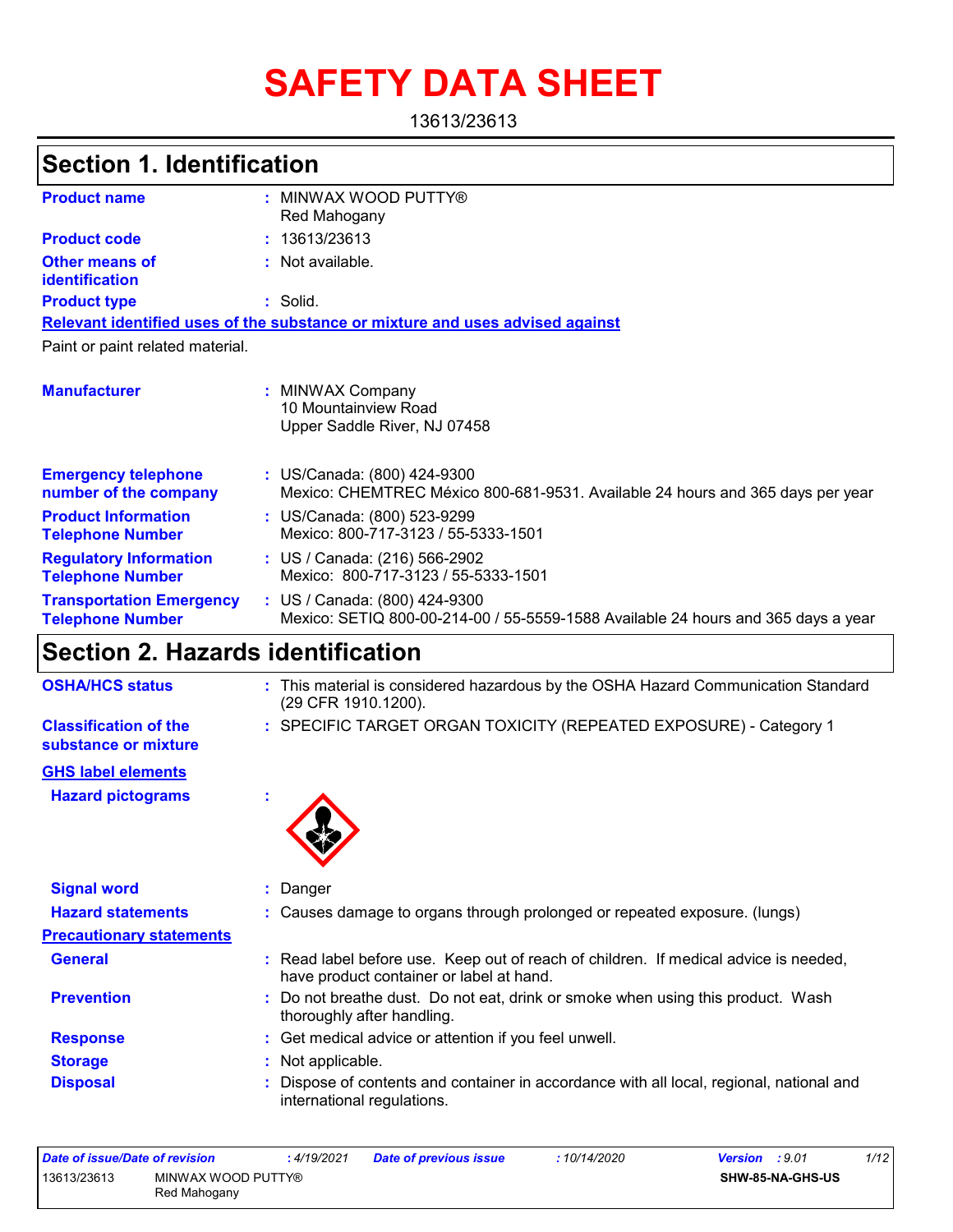### **Section 2. Hazards identification**

| <b>Supplemental label</b><br>elements      | WARNING: This product contains chemicals known to the State of California to cause<br>cancer and birth defects or other reproductive harm. Adequate ventilation required when<br>sanding or abrading the dried film. If Adequate ventilation cannot be provided wear an<br>approved particulate respirator (NIOSH approved). Follow respirator manufacturer's<br>directions for respirator use. DELAYED EFFECTS FROM LONG TERM<br>OVEREXPOSURE. Abrading or sanding of the dry film may release Crystalline Silica<br>which has been shown to cause lung damage and cancer under long term exposure. |
|--------------------------------------------|------------------------------------------------------------------------------------------------------------------------------------------------------------------------------------------------------------------------------------------------------------------------------------------------------------------------------------------------------------------------------------------------------------------------------------------------------------------------------------------------------------------------------------------------------------------------------------------------------|
|                                            | Please refer to the SDS for additional information. Keep out of reach of children. Do not<br>transfer contents to other containers for storage.                                                                                                                                                                                                                                                                                                                                                                                                                                                      |
| <b>Hazards not otherwise</b><br>classified | : DANGER: Rags, steel wool, other waste soaked with this product, and sanding residue<br>may spontaneously catch fire if improperly discarded. Immediately place rags, steel<br>wool, other waste soaked with this product, and sanding residue in a sealed, water-filled,<br>metal container. Dispose of in accordance with local fire regulations.                                                                                                                                                                                                                                                 |

### **Section 3. Composition/information on ingredients**

| Substance/mixture     | : Mixture          |
|-----------------------|--------------------|
| <b>Other means of</b> | $:$ Not available. |
| <b>identification</b> |                    |

#### **CAS number/other identifiers**

| Ingredient name     | % by weight | <b>CAS number</b> |
|---------------------|-------------|-------------------|
| I Calcium Carbonate | I≥50 - ≤75  | $ 471-34-1$       |
| l Calcium Carbonate | I≥25 - ≤50  | l 1317-65-3       |
| Talc                | $≤10$       | 14807-96-6        |

Any concentration shown as a range is to protect confidentiality or is due to batch variation.

**There are no additional ingredients present which, within the current knowledge of the supplier and in the concentrations applicable, are classified as hazardous to health and hence require reporting in this section.**

**Occupational exposure limits, if available, are listed in Section 8.**

### **Section 4. First aid measures**

|                                | <b>Description of necessary first aid measures</b>                                                                                                                                                                                                                                                                                                                                                                                                                                                                                                                                                                                                                                                                    |
|--------------------------------|-----------------------------------------------------------------------------------------------------------------------------------------------------------------------------------------------------------------------------------------------------------------------------------------------------------------------------------------------------------------------------------------------------------------------------------------------------------------------------------------------------------------------------------------------------------------------------------------------------------------------------------------------------------------------------------------------------------------------|
| <b>Eye contact</b>             | : Immediately flush eyes with plenty of water, occasionally lifting the upper and lower<br>eyelids. Check for and remove any contact lenses. Continue to rinse for at least 10<br>minutes. Get medical attention following exposure or if feeling unwell.                                                                                                                                                                                                                                                                                                                                                                                                                                                             |
| <b>Inhalation</b>              | : Remove victim to fresh air and keep at rest in a position comfortable for breathing. If<br>not breathing, if breathing is irregular or if respiratory arrest occurs, provide artificial<br>respiration or oxygen by trained personnel. It may be dangerous to the person providing<br>aid to give mouth-to-mouth resuscitation. Get medical attention following exposure or if<br>feeling unwell. If unconscious, place in recovery position and get medical attention<br>immediately. Maintain an open airway. Loosen tight clothing such as a collar, tie, belt<br>or waistband.                                                                                                                                  |
| <b>Skin contact</b>            | : Flush contaminated skin with plenty of water. Remove contaminated clothing and<br>shoes. Continue to rinse for at least 10 minutes. Get medical attention following<br>exposure or if feeling unwell. Wash clothing before reuse. Clean shoes thoroughly<br>before reuse.                                                                                                                                                                                                                                                                                                                                                                                                                                           |
| <b>Ingestion</b>               | : Wash out mouth with water. Remove dentures if any. Remove victim to fresh air and<br>keep at rest in a position comfortable for breathing. If material has been swallowed and<br>the exposed person is conscious, give small quantities of water to drink. Stop if the<br>exposed person feels sick as vomiting may be dangerous. Do not induce vomiting<br>unless directed to do so by medical personnel. If vomiting occurs, the head should be<br>kept low so that vomit does not enter the lungs. Get medical attention following<br>exposure or if feeling unwell. Never give anything by mouth to an unconscious person.<br>If unconscious, place in recovery position and get medical attention immediately. |
| Date of issue/Date of revision | :10/14/2020<br>2/12<br>: 4/19/2021<br><b>Date of previous issue</b><br>Version : 9.01                                                                                                                                                                                                                                                                                                                                                                                                                                                                                                                                                                                                                                 |
| 13613/23613                    | MINWAX WOOD PUTTY®<br>SHW-85-NA-GHS-US<br>Red Mahogany                                                                                                                                                                                                                                                                                                                                                                                                                                                                                                                                                                                                                                                                |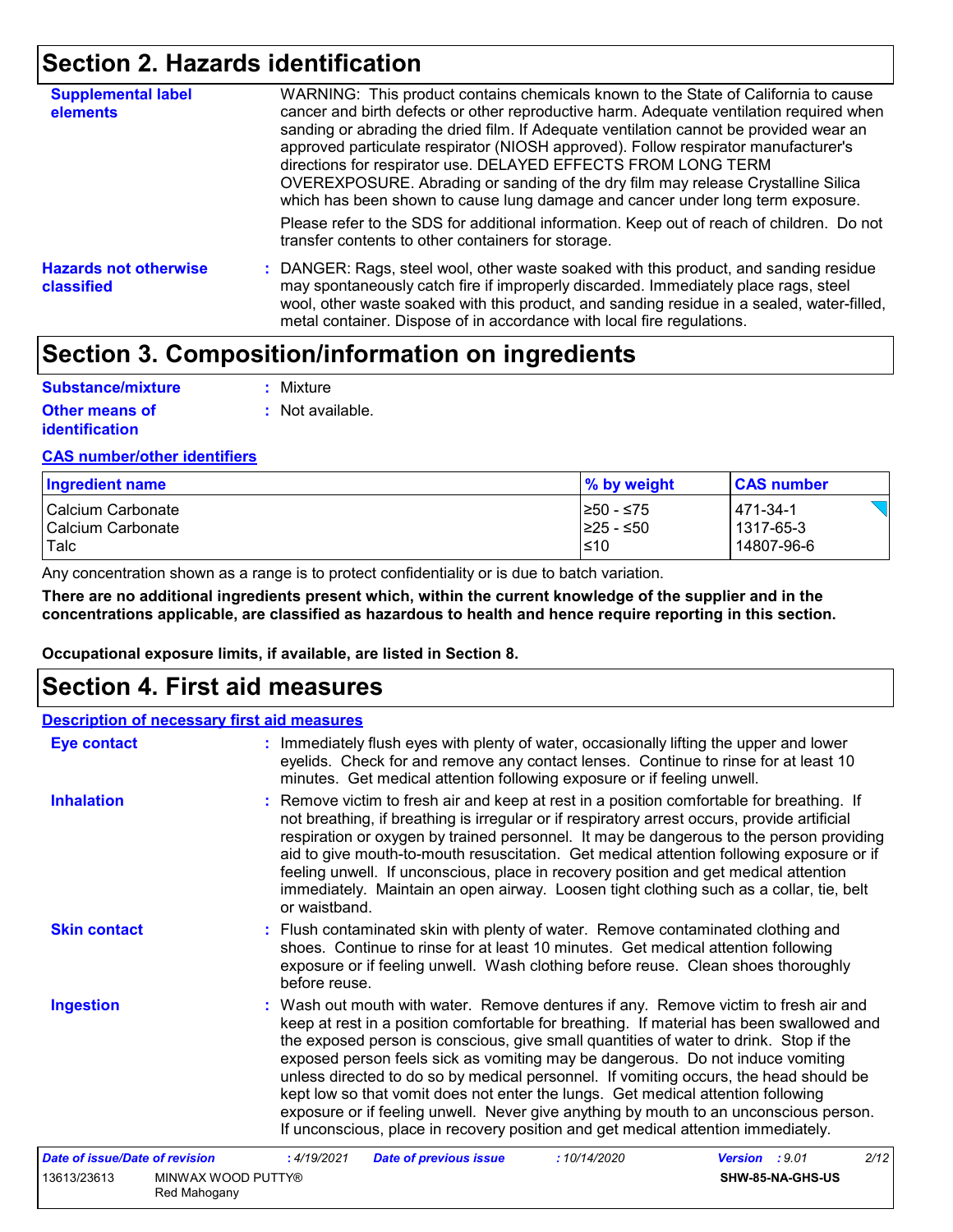### **Section 4. First aid measures**

Maintain an open airway. Loosen tight clothing such as a collar, tie, belt or waistband.

| <b>Most important symptoms/effects, acute and delayed</b> |                                                                                                                                                                               |  |
|-----------------------------------------------------------|-------------------------------------------------------------------------------------------------------------------------------------------------------------------------------|--|
| <b>Potential acute health effects</b>                     |                                                                                                                                                                               |  |
| <b>Eye contact</b>                                        | : No known significant effects or critical hazards.                                                                                                                           |  |
| <b>Inhalation</b>                                         | : No known significant effects or critical hazards.                                                                                                                           |  |
| <b>Skin contact</b>                                       | : No known significant effects or critical hazards.                                                                                                                           |  |
| <b>Ingestion</b>                                          | : No known significant effects or critical hazards.                                                                                                                           |  |
| <b>Over-exposure signs/symptoms</b>                       |                                                                                                                                                                               |  |
| <b>Eye contact</b>                                        | : No specific data.                                                                                                                                                           |  |
| <b>Inhalation</b>                                         | : No specific data.                                                                                                                                                           |  |
| <b>Skin contact</b>                                       | : No specific data.                                                                                                                                                           |  |
| <b>Ingestion</b>                                          | $:$ No specific data.                                                                                                                                                         |  |
|                                                           | Indication of immediate medical attention and special treatment needed, if necessary                                                                                          |  |
| Notes to physician                                        | : Treat symptomatically. Contact poison treatment specialist immediately if large<br>quantities have been ingested or inhaled.                                                |  |
| <b>Specific treatments</b>                                | : No specific treatment.                                                                                                                                                      |  |
| <b>Protection of first-aiders</b>                         | : No action shall be taken involving any personal risk or without suitable training. It may<br>be dangerous to the person providing aid to give mouth-to-mouth resuscitation. |  |
|                                                           |                                                                                                                                                                               |  |

**See toxicological information (Section 11)**

### **Section 5. Fire-fighting measures**

| <b>Extinguishing media</b>                               |                                                                                                                                                                                                     |
|----------------------------------------------------------|-----------------------------------------------------------------------------------------------------------------------------------------------------------------------------------------------------|
| <b>Suitable extinguishing</b><br>media                   | : Use an extinguishing agent suitable for the surrounding fire.                                                                                                                                     |
| <b>Unsuitable extinguishing</b><br>media                 | $\therefore$ None known.                                                                                                                                                                            |
| <b>Specific hazards arising</b><br>from the chemical     | : No specific fire or explosion hazard.                                                                                                                                                             |
| <b>Hazardous thermal</b><br>decomposition products       | Decomposition products may include the following materials:<br>carbon dioxide<br>carbon monoxide<br>metal oxide/oxides                                                                              |
| <b>Special protective actions</b><br>for fire-fighters   | : Promptly isolate the scene by removing all persons from the vicinity of the incident if<br>there is a fire. No action shall be taken involving any personal risk or without suitable<br>training. |
| <b>Special protective</b><br>equipment for fire-fighters | : Fire-fighters should wear appropriate protective equipment and self-contained breathing<br>apparatus (SCBA) with a full face-piece operated in positive pressure mode.                            |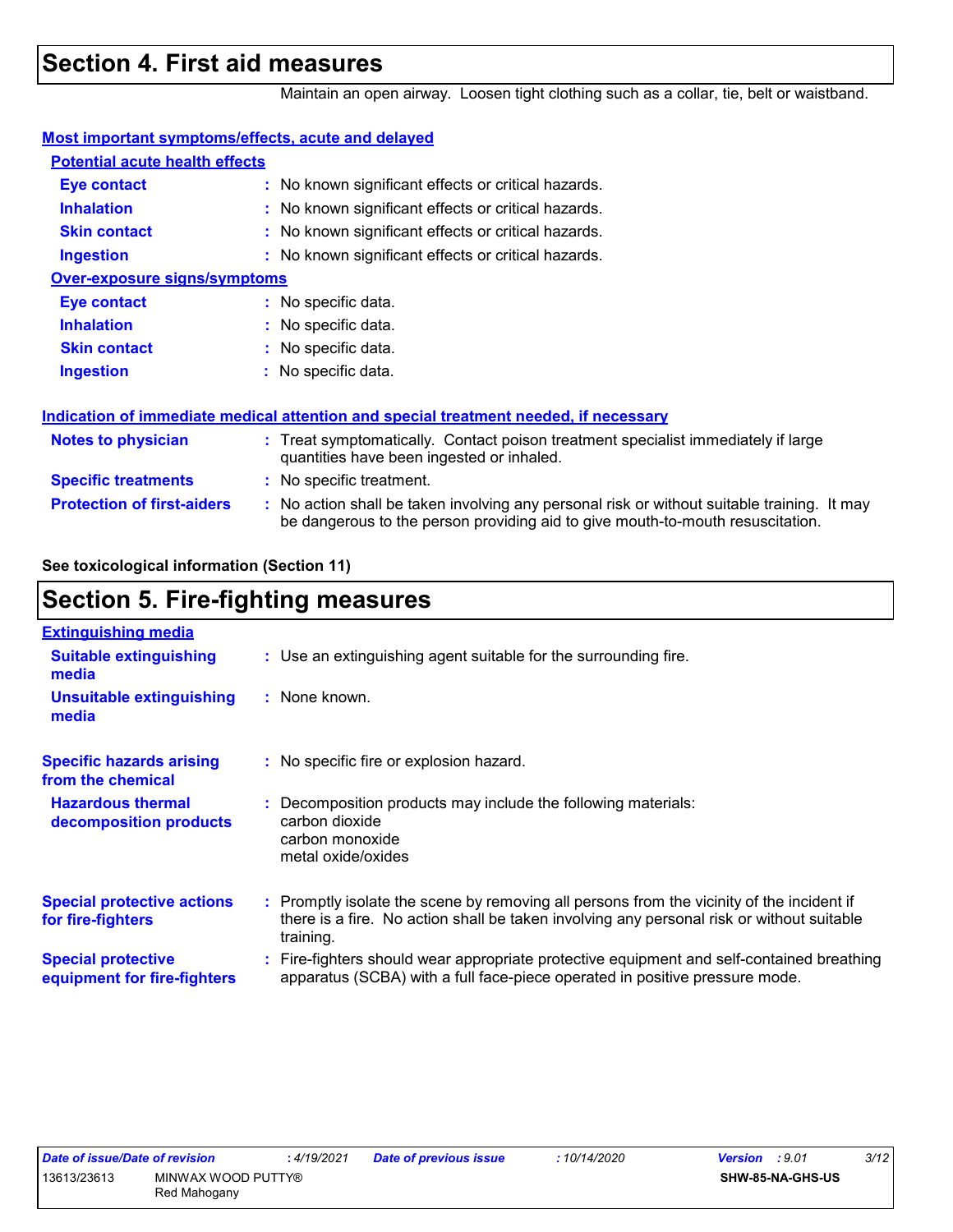### **Section 6. Accidental release measures**

|                                                       | <b>Personal precautions, protective equipment and emergency procedures</b>                                                                                                                                                                                                                                                                                                                                                                      |  |  |
|-------------------------------------------------------|-------------------------------------------------------------------------------------------------------------------------------------------------------------------------------------------------------------------------------------------------------------------------------------------------------------------------------------------------------------------------------------------------------------------------------------------------|--|--|
| For non-emergency<br>personnel                        | : No action shall be taken involving any personal risk or without suitable training.<br>Evacuate surrounding areas. Keep unnecessary and unprotected personnel from<br>entering. Do not touch or walk through spilled material. Provide adequate ventilation.<br>Wear appropriate respirator when ventilation is inadequate. Put on appropriate<br>personal protective equipment.                                                               |  |  |
| For emergency responders                              | : If specialized clothing is required to deal with the spillage, take note of any information in<br>Section 8 on suitable and unsuitable materials. See also the information in "For non-<br>emergency personnel".                                                                                                                                                                                                                              |  |  |
| <b>Environmental precautions</b>                      | : Avoid dispersal of spilled material and runoff and contact with soil, waterways, drains<br>and sewers. Inform the relevant authorities if the product has caused environmental<br>pollution (sewers, waterways, soil or air).                                                                                                                                                                                                                 |  |  |
| Methods and materials for containment and cleaning up |                                                                                                                                                                                                                                                                                                                                                                                                                                                 |  |  |
| <b>Small spill</b>                                    | : Move containers from spill area. Avoid dust generation. Do not dry sweep. Vacuum<br>dust with equipment fitted with a HEPA filter and place in a closed, labeled waste<br>container. Dispose of via a licensed waste disposal contractor.                                                                                                                                                                                                     |  |  |
| <b>Large spill</b>                                    | : Move containers from spill area. Approach release from upwind. Prevent entry into<br>sewers, water courses, basements or confined areas. Avoid dust generation. Do not<br>dry sweep. Vacuum dust with equipment fitted with a HEPA filter and place in a closed,<br>labeled waste container. Dispose of via a licensed waste disposal contractor. Note:<br>see Section 1 for emergency contact information and Section 13 for waste disposal. |  |  |

### **Section 7. Handling and storage**

#### **Precautions for safe handling**

| <b>Protective measures</b>                                                       |           | : Put on appropriate personal protective equipment (see Section 8). Do not ingest. Avoid<br>contact with eyes, skin and clothing. Keep in the original container or an approved<br>alternative made from a compatible material, kept tightly closed when not in use. Empty<br>containers retain product residue and can be hazardous. Do not reuse container.                                                                                                                                                                                                                      |
|----------------------------------------------------------------------------------|-----------|------------------------------------------------------------------------------------------------------------------------------------------------------------------------------------------------------------------------------------------------------------------------------------------------------------------------------------------------------------------------------------------------------------------------------------------------------------------------------------------------------------------------------------------------------------------------------------|
| <b>Advice on general</b><br>occupational hygiene                                 | measures. | : Eating, drinking and smoking should be prohibited in areas where this material is<br>handled, stored and processed. Workers should wash hands and face before eating,<br>drinking and smoking. Remove contaminated clothing and protective equipment before<br>entering eating areas. See also Section 8 for additional information on hygiene                                                                                                                                                                                                                                   |
| <b>Conditions for safe storage,</b><br>including any<br><b>incompatibilities</b> |           | : Store in accordance with local regulations. Store in original container protected from<br>direct sunlight in a dry, cool and well-ventilated area, away from incompatible materials<br>(see Section 10) and food and drink. Keep container tightly closed and sealed until<br>ready for use. Containers that have been opened must be carefully resealed and kept<br>upright to prevent leakage. Do not store in unlabeled containers. Use appropriate<br>containment to avoid environmental contamination. See Section 10 for incompatible<br>materials before handling or use. |

### **Section 8. Exposure controls/personal protection**

**Control parameters**

**Occupational exposure limits (OSHA United States)**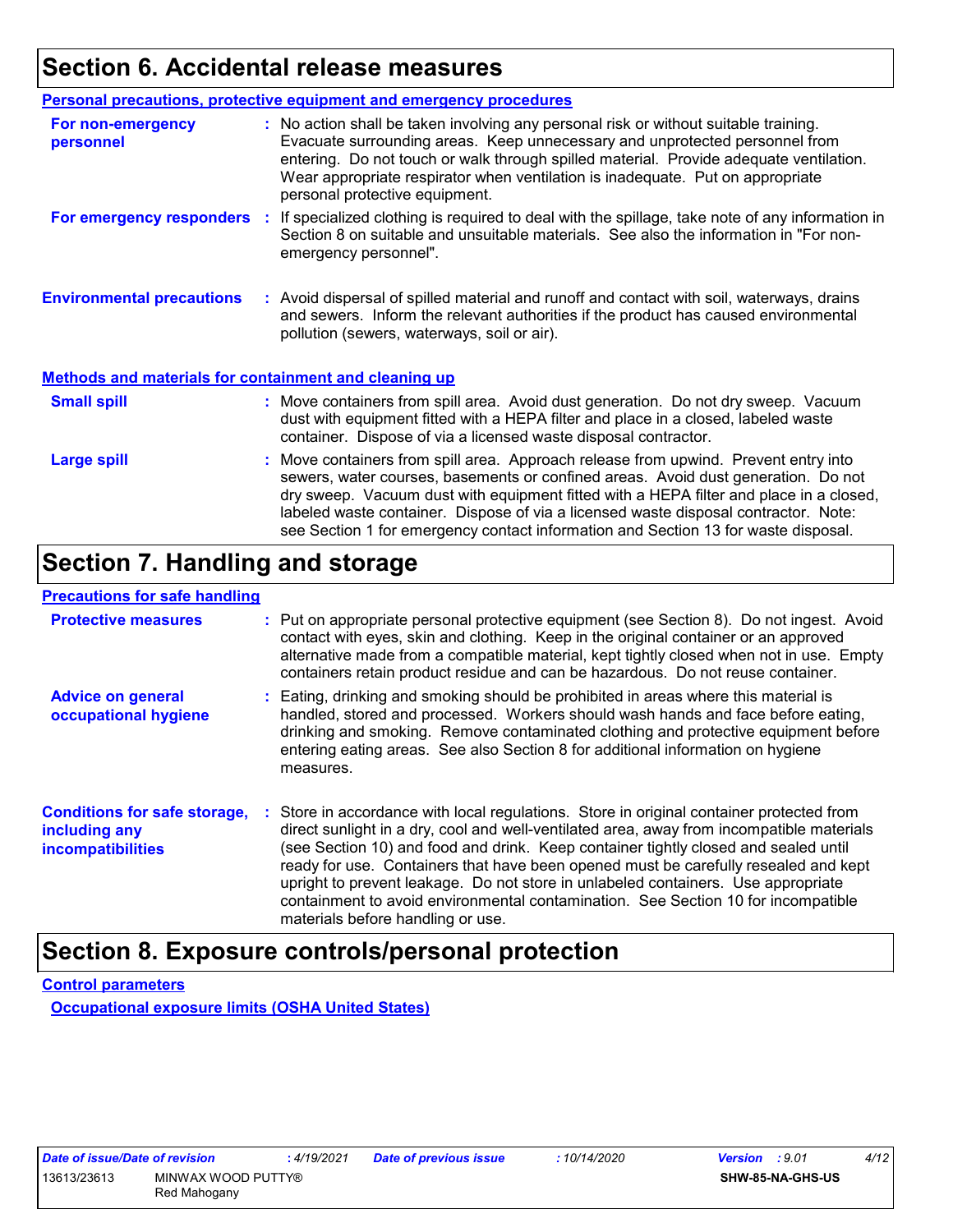## **Section 8. Exposure controls/personal protection**

| <b>Ingredient name</b> | CAS#       | <b>Exposure limits</b>                                                                                                                                                                                                                                                                                                  |
|------------------------|------------|-------------------------------------------------------------------------------------------------------------------------------------------------------------------------------------------------------------------------------------------------------------------------------------------------------------------------|
| Calcium Carbonate      | 471-34-1   | NIOSH REL (United States, 10/2016).<br>TWA: 5 mg/m <sup>3</sup> 10 hours. Form: Respirable<br>fraction<br>TWA: 10 mg/m <sup>3</sup> 10 hours. Form: Total                                                                                                                                                               |
| Calcium Carbonate      | 1317-65-3  | OSHA PEL (United States, 5/2018).<br>TWA: 5 mg/m <sup>3</sup> 8 hours. Form: Respirable<br>fraction<br>TWA: 15 mg/m <sup>3</sup> 8 hours. Form: Total dust<br>NIOSH REL (United States, 10/2016).<br>TWA: 5 mg/m <sup>3</sup> 10 hours. Form: Respirable<br>fraction<br>TWA: 10 mg/m <sup>3</sup> 10 hours. Form: Total |
| Talc                   | 14807-96-6 | NIOSH REL (United States, 10/2016).<br>TWA: 2 mg/m <sup>3</sup> 10 hours. Form: Respirable<br>fraction<br>ACGIH TLV (United States, 3/2020).<br>TWA: 2 mg/m <sup>3</sup> 8 hours. Form: Respirable<br>fraction                                                                                                          |

#### **Occupational exposure limits (Canada)**

| <b>Ingredient name</b>  | CAS#       | <b>Exposure limits</b>                                                                                                                                                                                                                                                                                                                                                                                                                                                                                                                                                                                                           |
|-------------------------|------------|----------------------------------------------------------------------------------------------------------------------------------------------------------------------------------------------------------------------------------------------------------------------------------------------------------------------------------------------------------------------------------------------------------------------------------------------------------------------------------------------------------------------------------------------------------------------------------------------------------------------------------|
| talc (none asbestiform) | 14807-96-6 | <b>CA British Columbia Provincial (Canada,</b><br>$1/2020$ ).<br>TWA: 2 mg/m <sup>3</sup> 8 hours. Form: Respirable<br>CA Quebec Provincial (Canada, 7/2019).<br>TWAEV: 3 mg/m <sup>3</sup> 8 hours. Form: Respirable<br>dust.<br>CA Alberta Provincial (Canada, 6/2018).<br>8 hrs OEL: 2 mg/m <sup>3</sup> 8 hours. Form:<br>Respirable particulate<br>CA Ontario Provincial (Canada, 6/2019).<br>TWA: 2 mg/m <sup>3</sup> 8 hours. Form: Respirable<br>particulate matter.<br>TWA: 2 f/cc 8 hours.<br><b>CA Saskatchewan Provincial (Canada,</b><br>7/2013).<br>TWA: 2 mg/m <sup>3</sup> 8 hours. Form: respirable<br>fraction |

#### **Occupational exposure limits (Mexico)**

|       | CAS# | <b>Exposure limits</b> |
|-------|------|------------------------|
| None. |      |                        |

| <b>Appropriate engineering</b><br><b>controls</b> | : If user operations generate dust, fumes, gas, vapor or mist, use process enclosures,<br>local exhaust ventilation or other engineering controls to keep worker exposure to<br>airborne contaminants below any recommended or statutory limits.                                                                                |
|---------------------------------------------------|---------------------------------------------------------------------------------------------------------------------------------------------------------------------------------------------------------------------------------------------------------------------------------------------------------------------------------|
| <b>Environmental exposure</b><br><b>controls</b>  | : Emissions from ventilation or work process equipment should be checked to ensure<br>they comply with the requirements of environmental protection legislation. In some<br>cases, fume scrubbers, filters or engineering modifications to the process equipment<br>will be necessary to reduce emissions to acceptable levels. |
| Individual protection measures                    |                                                                                                                                                                                                                                                                                                                                 |

#### **Individual protection measures**

| Date of issue/Date of revision |                                    | : 4/19/2021 | <b>Date of previous issue</b> | : 10/14/2020 | <b>Version</b> : 9.01 |                  | 5/12 |
|--------------------------------|------------------------------------|-------------|-------------------------------|--------------|-----------------------|------------------|------|
| 13613/23613                    | MINWAX WOOD PUTTY®<br>Red Mahogany |             |                               |              |                       | SHW-85-NA-GHS-US |      |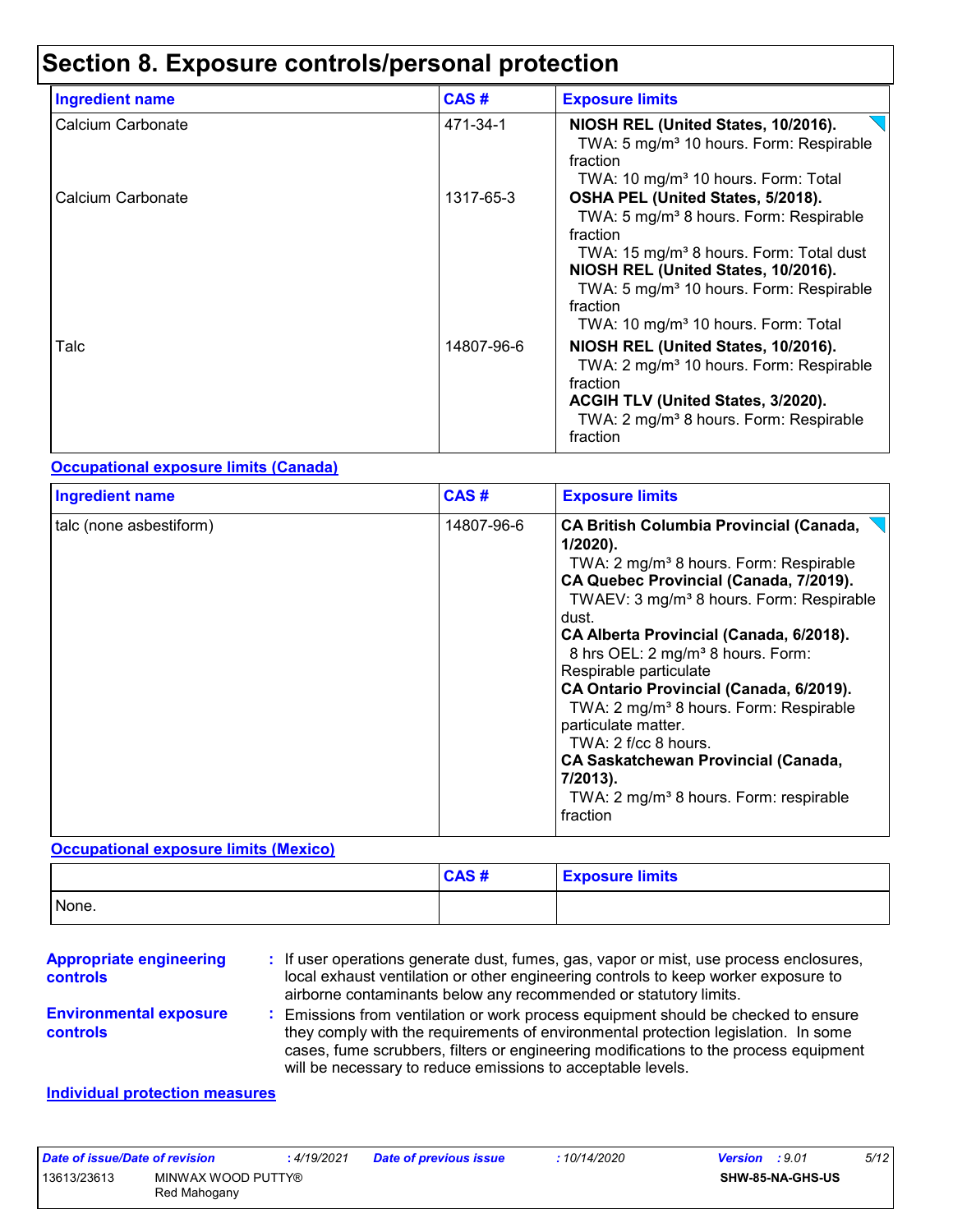## **Section 8. Exposure controls/personal protection**

| <b>Hygiene measures</b>       | : Wash hands, forearms and face thoroughly after handling chemical products, before<br>eating, smoking and using the lavatory and at the end of the working period.<br>Appropriate techniques should be used to remove potentially contaminated clothing.<br>Wash contaminated clothing before reusing. Ensure that eyewash stations and safety<br>showers are close to the workstation location.                                                                                                                                                                                                                      |
|-------------------------------|------------------------------------------------------------------------------------------------------------------------------------------------------------------------------------------------------------------------------------------------------------------------------------------------------------------------------------------------------------------------------------------------------------------------------------------------------------------------------------------------------------------------------------------------------------------------------------------------------------------------|
| <b>Eye/face protection</b>    | : Safety eyewear complying with an approved standard should be used when a risk<br>assessment indicates this is necessary to avoid exposure to liquid splashes, mists,<br>gases or dusts. If contact is possible, the following protection should be worn, unless<br>the assessment indicates a higher degree of protection: safety glasses with side-<br>shields.                                                                                                                                                                                                                                                     |
| <b>Skin protection</b>        |                                                                                                                                                                                                                                                                                                                                                                                                                                                                                                                                                                                                                        |
| <b>Hand protection</b>        | : Chemical-resistant, impervious gloves complying with an approved standard should be<br>worn at all times when handling chemical products if a risk assessment indicates this is<br>necessary. Considering the parameters specified by the glove manufacturer, check<br>during use that the gloves are still retaining their protective properties. It should be<br>noted that the time to breakthrough for any glove material may be different for different<br>glove manufacturers. In the case of mixtures, consisting of several substances, the<br>protection time of the gloves cannot be accurately estimated. |
| <b>Body protection</b>        | : Personal protective equipment for the body should be selected based on the task being<br>performed and the risks involved and should be approved by a specialist before<br>handling this product.                                                                                                                                                                                                                                                                                                                                                                                                                    |
| <b>Other skin protection</b>  | : Appropriate footwear and any additional skin protection measures should be selected<br>based on the task being performed and the risks involved and should be approved by a<br>specialist before handling this product.                                                                                                                                                                                                                                                                                                                                                                                              |
| <b>Respiratory protection</b> | Based on the hazard and potential for exposure, select a respirator that meets the<br>appropriate standard or certification. Respirators must be used according to a<br>respiratory protection program to ensure proper fitting, training, and other important<br>aspects of use.                                                                                                                                                                                                                                                                                                                                      |

## **Section 9. Physical and chemical properties**

| <b>Appearance</b>                                 |                                                                    |  |
|---------------------------------------------------|--------------------------------------------------------------------|--|
| <b>Physical state</b>                             | : Solid.                                                           |  |
| <b>Color</b>                                      | $:$ Not available.                                                 |  |
| Odor                                              | : Not available.                                                   |  |
| <b>Odor threshold</b>                             | : Not available.                                                   |  |
| pH                                                | : Not applicable.                                                  |  |
| <b>Melting point/freezing point</b>               | : Not available.                                                   |  |
| <b>Boiling point/boiling range</b>                | : Not available.                                                   |  |
| <b>Flash point</b>                                | : Closed cup: Not applicable.                                      |  |
| <b>Evaporation rate</b>                           | : Not available.                                                   |  |
| <b>Flammability (solid, gas)</b>                  | : Not available.                                                   |  |
| Lower and upper explosive<br>(flammable) limits   | : Not available.                                                   |  |
| <b>Vapor pressure</b>                             | : Not relevant/applicable due to nature of the product.            |  |
| <b>Vapor density</b>                              | : Not available.                                                   |  |
| <b>Relative density</b>                           | : 2.2                                                              |  |
| <b>Solubility</b>                                 | : Not available.                                                   |  |
| <b>Partition coefficient: n-</b><br>octanol/water | : Not available.                                                   |  |
| <b>Auto-ignition temperature</b>                  | : Not available.                                                   |  |
| <b>Decomposition temperature</b>                  | : Not available.                                                   |  |
|                                                   | $1 - 11 - 12 - 12$<br>$\sim$ $\sim$ $\sim$<br>$\sim$ $\sim$ $\sim$ |  |

| Date of issue/Date of revision |                                    | 4/19/2021 | Date of previous issue | 10/14/2020 | <b>Version</b> : 9.01   | 6/12 |  |
|--------------------------------|------------------------------------|-----------|------------------------|------------|-------------------------|------|--|
| 13613/23613                    | MINWAX WOOD PUTTY®<br>Red Mahogany |           |                        |            | <b>SHW-85-NA-GHS-US</b> |      |  |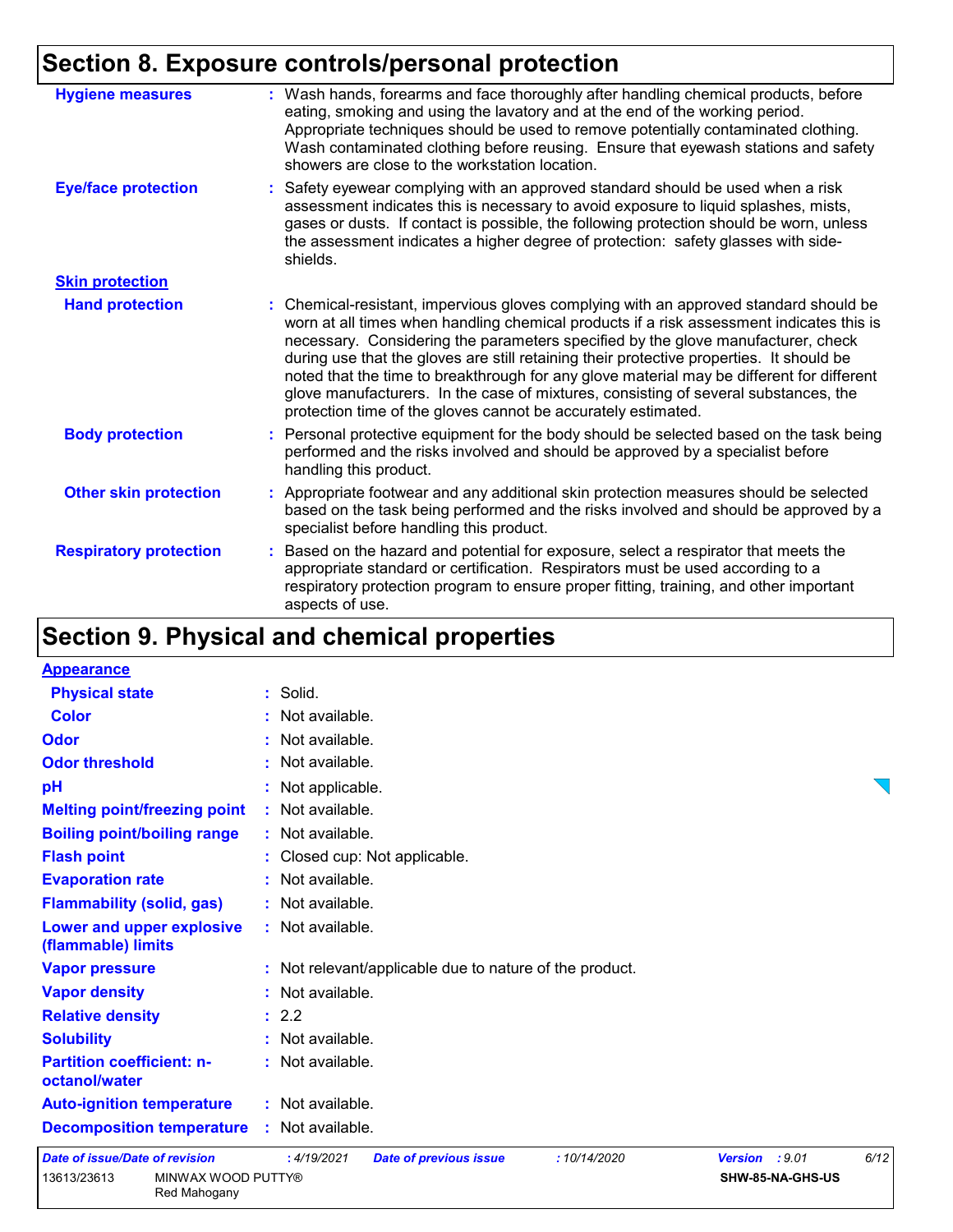### **Section 9. Physical and chemical properties**

| <b>Viscosity</b>          | : Kinematic (40°C (104°F)): >0.205 cm <sup>2</sup> /s (>20.5 cSt) |  |
|---------------------------|-------------------------------------------------------------------|--|
| <b>Molecular weight</b>   | : Not applicable.                                                 |  |
| <b>Aerosol product</b>    |                                                                   |  |
| <b>Heat of combustion</b> | $: 2.185$ kJ/g                                                    |  |
|                           |                                                                   |  |

### **Section 10. Stability and reactivity**

| <b>Reactivity</b>                            | : No specific test data related to reactivity available for this product or its ingredients.              |
|----------------------------------------------|-----------------------------------------------------------------------------------------------------------|
| <b>Chemical stability</b>                    | : The product is stable.                                                                                  |
| <b>Possibility of hazardous</b><br>reactions | : Under normal conditions of storage and use, hazardous reactions will not occur.                         |
| <b>Conditions to avoid</b>                   | : No specific data.                                                                                       |
| <b>Incompatible materials</b>                | : No specific data.                                                                                       |
| <b>Hazardous decomposition</b><br>products   | : Under normal conditions of storage and use, hazardous decomposition products should<br>not be produced. |

### **Section 11. Toxicological information**

#### **Information on toxicological effects**

**Acute toxicity**

| <b>Product/ingredient name</b> | <b>Result</b> | <b>Species</b> | <b>Dose</b> | <b>Exposure</b> |
|--------------------------------|---------------|----------------|-------------|-----------------|
| Calcium Carbonate              | LD50 Oral     | Rat            | 6450 mg/kg  |                 |

#### **Irritation/Corrosion**

| <b>Product/ingredient name</b> | <b>Result</b>            | <b>Species</b> | <b>Score</b> | <b>Exposure</b>        | <b>Observation</b> |
|--------------------------------|--------------------------|----------------|--------------|------------------------|--------------------|
| Calcium Carbonate              | Eyes - Severe irritant   | Rabbit         |              | l 24 hours 750         |                    |
|                                | Skin - Moderate irritant | Rabbit         |              | l ug<br>l 24 hours 500 |                    |
| Talc                           | Skin - Mild irritant     | Human          |              | l ma<br>72 hours 300   |                    |
|                                |                          |                |              | ug l                   |                    |

#### **Sensitization**

Not available.

#### **Mutagenicity**

Not available.

#### **Carcinogenicity**

Not available.

#### **Classification**

| <b>Product/ingredient name OSHA</b> | <b>IARC</b> | <b>NTP</b> |
|-------------------------------------|-------------|------------|
| <b>Talc</b>                         |             |            |

#### **Reproductive toxicity**

Not available.

| Date of issue/Date of revision |                                    | : 4/19/2021 | Date of previous issue | : 10/14/2020 | <b>Version</b> : 9.01 | 7/12 |
|--------------------------------|------------------------------------|-------------|------------------------|--------------|-----------------------|------|
| 13613/23613                    | MINWAX WOOD PUTTY®<br>Red Mahogany |             |                        |              | SHW-85-NA-GHS-US      |      |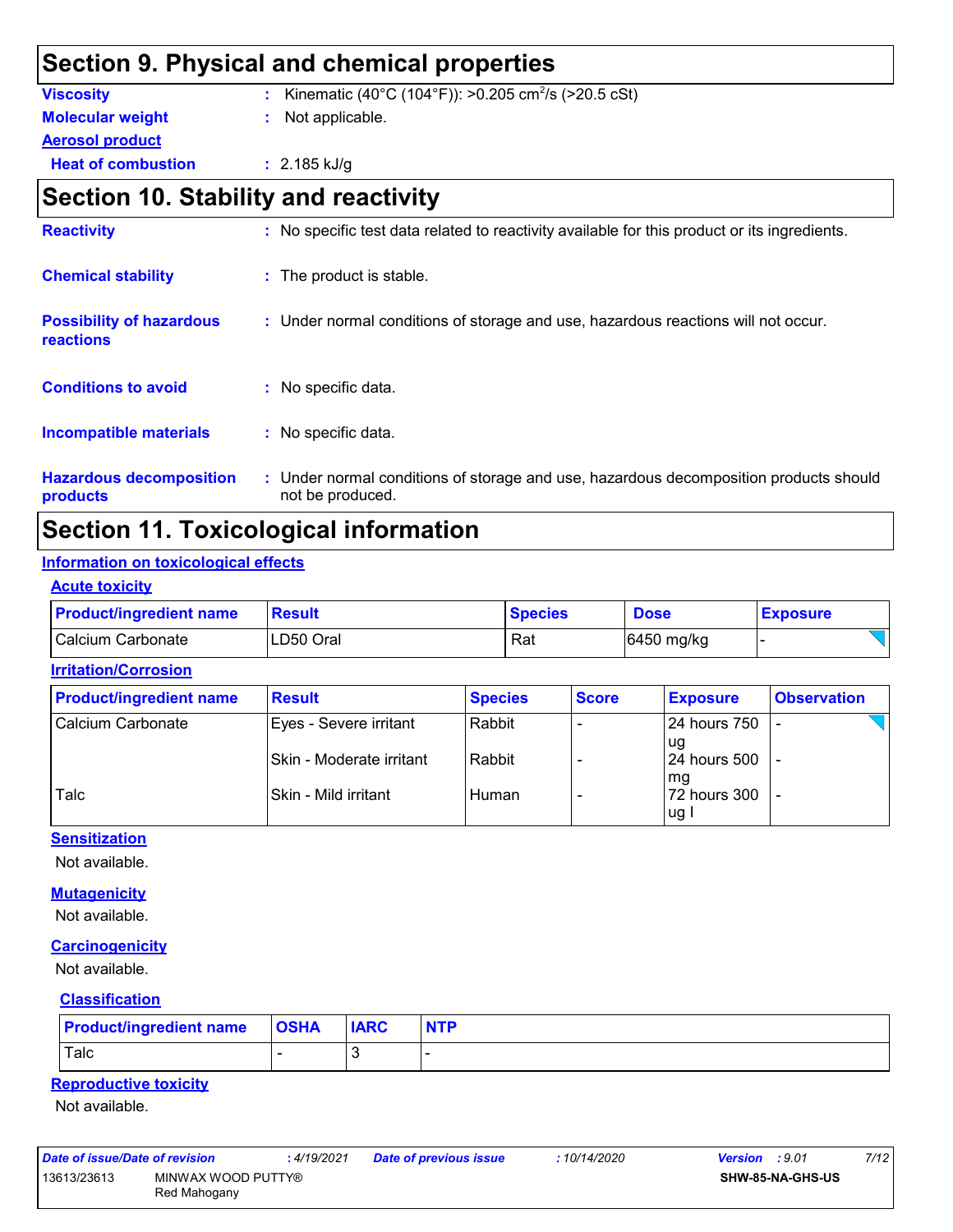### **Section 11. Toxicological information**

#### **Teratogenicity**

Not available.

#### **Specific target organ toxicity (single exposure)**

Not available.

#### **Specific target organ toxicity (repeated exposure)**

| <b>Name</b> | <b>Category</b>       | <b>Route of</b><br><b>exposure</b> | <b>Target organs</b> |
|-------------|-----------------------|------------------------------------|----------------------|
| Talc        | Category <sup>1</sup> | inhalation                         | lungs                |

#### **Aspiration hazard**

Not available.

| Information on the likely<br>routes of exposure | : Not available.                                    |
|-------------------------------------------------|-----------------------------------------------------|
| <b>Potential acute health effects</b>           |                                                     |
| <b>Eye contact</b>                              | : No known significant effects or critical hazards. |
| <b>Inhalation</b>                               | : No known significant effects or critical hazards. |
| <b>Skin contact</b>                             | : No known significant effects or critical hazards. |
| <b>Ingestion</b>                                | : No known significant effects or critical hazards. |

#### **Symptoms related to the physical, chemical and toxicological characteristics**

| <b>Eye contact</b>  | : No specific data. |
|---------------------|---------------------|
| <b>Inhalation</b>   | : No specific data. |
| <b>Skin contact</b> | : No specific data. |
| <b>Ingestion</b>    | : No specific data. |

|                                                   | Delayed and immediate effects and also chronic effects from short and long term exposure |
|---------------------------------------------------|------------------------------------------------------------------------------------------|
| <b>Short term exposure</b>                        |                                                                                          |
| <b>Potential immediate</b><br><b>effects</b>      | $:$ Not available.                                                                       |
| <b>Potential delayed effects</b>                  | : Not available.                                                                         |
| <b>Long term exposure</b>                         |                                                                                          |
| <b>Potential immediate</b><br><b>effects</b>      | $:$ Not available.                                                                       |
| <b>Potential delayed effects : Not available.</b> |                                                                                          |
| <b>Potential chronic health effects</b>           |                                                                                          |
| Not available.                                    |                                                                                          |
| <b>General</b>                                    | : Causes damage to organs through prolonged or repeated exposure.                        |
| <b>Carcinogenicity</b>                            | : No known significant effects or critical hazards.                                      |
| <b>Mutagenicity</b>                               | : No known significant effects or critical hazards.                                      |
| <b>Teratogenicity</b>                             | : No known significant effects or critical hazards.                                      |
| <b>Developmental effects</b>                      | : No known significant effects or critical hazards.                                      |
| <b>Fertility effects</b>                          | : No known significant effects or critical hazards.                                      |

#### **Numerical measures of toxicity**

| Date of issue/Date of revision |                                    | : 4/19/2021 | <b>Date of previous issue</b> | : 10/14/2020 | <b>Version</b> : 9.01   | 8/12 |
|--------------------------------|------------------------------------|-------------|-------------------------------|--------------|-------------------------|------|
| 13613/23613                    | MINWAX WOOD PUTTY®<br>Red Mahogany |             |                               |              | <b>SHW-85-NA-GHS-US</b> |      |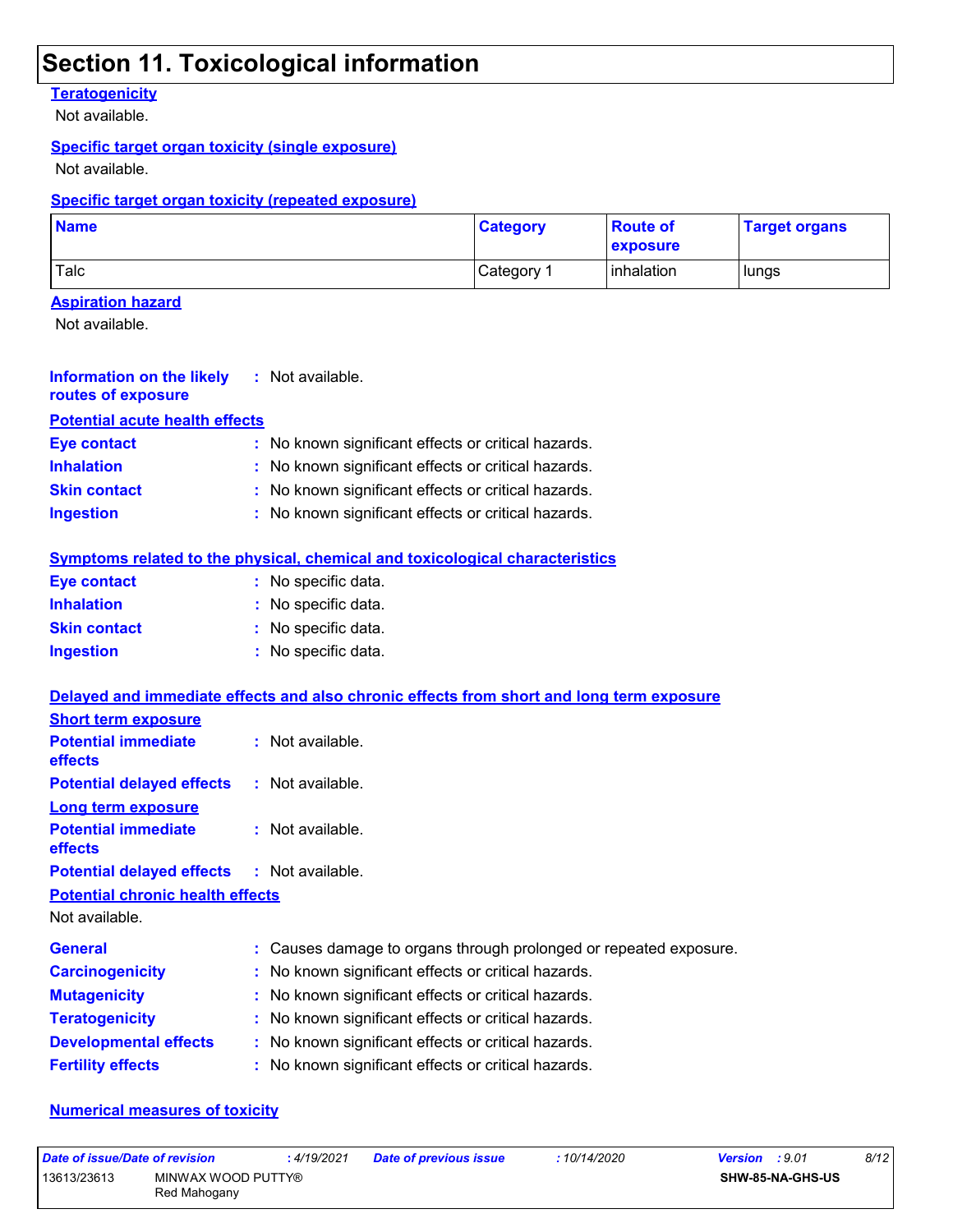### **Section 11. Toxicological information**

#### **Acute toxicity estimates**

Not available.

**Toxicity**

### **Section 12. Ecological information**

| <b>Product/ingredient name</b> | <b>Result</b>                                                          | <b>Species</b>                                                                                                  | <b>Exposure</b>      |
|--------------------------------|------------------------------------------------------------------------|-----------------------------------------------------------------------------------------------------------------|----------------------|
| Calcium Carbonate              | Acute LC50 > 56000 ppm Fresh water<br>Chronic NOEC 61 mg/g Fresh water | Fish - Gambusia affinis - Adult<br>Fish - Oncorhynchus mykiss -<br>Juvenile (Fledgling, Hatchling,<br>Weanling) | 196 hours<br>28 days |

#### **Persistence and degradability**

Not available.

#### **Bioaccumulative potential**

Not available.

#### **Mobility in soil**

| <b>Soil/water partition</b> | : Not available. |
|-----------------------------|------------------|
| <b>coefficient (Koc)</b>    |                  |

#### **Other adverse effects** : No known significant effects or critical hazards.

### **Section 13. Disposal considerations**

The generation of waste should be avoided or minimized wherever possible. Disposal of this product, solutions and any by-products should at all times comply with the requirements of environmental protection and waste disposal legislation and any regional local authority requirements. Dispose of surplus and non-recyclable products via a licensed waste disposal contractor. Waste should not be disposed of untreated to the sewer unless fully compliant with the requirements of all authorities with jurisdiction. Waste packaging should be recycled. Incineration or landfill should only be considered when recycling is not feasible. This material and its container must be disposed of in a safe way. Care should be taken when handling emptied containers that have not been cleaned or rinsed out. Empty containers or liners may retain some product residues. Avoid dispersal of spilled material and runoff and contact with soil, waterways, drains and sewers. **Disposal methods :**

### **Section 14. Transport information**

|                                       | <b>DOT</b><br><b>Classification</b> | <b>TDG</b><br><b>Classification</b> | <b>Mexico</b><br><b>Classification</b> | <b>IATA</b>    | <b>IMDG</b>            |
|---------------------------------------|-------------------------------------|-------------------------------------|----------------------------------------|----------------|------------------------|
| <b>UN number</b>                      | Not regulated.                      | Not regulated.                      | Not regulated.                         | Not regulated. | Not regulated.         |
| <b>UN proper</b><br>shipping name     |                                     |                                     |                                        |                |                        |
|                                       |                                     |                                     |                                        |                |                        |
| <b>Date of issue/Date of revision</b> | :4/19/2021                          | <b>Date of previous issue</b>       | :10/14/2020                            |                | 9/12<br>Version : 9.01 |
| 13613/23613                           | MINWAX WOOD PUTTY®<br>Red Mahogany  |                                     |                                        |                | SHW-85-NA-GHS-US       |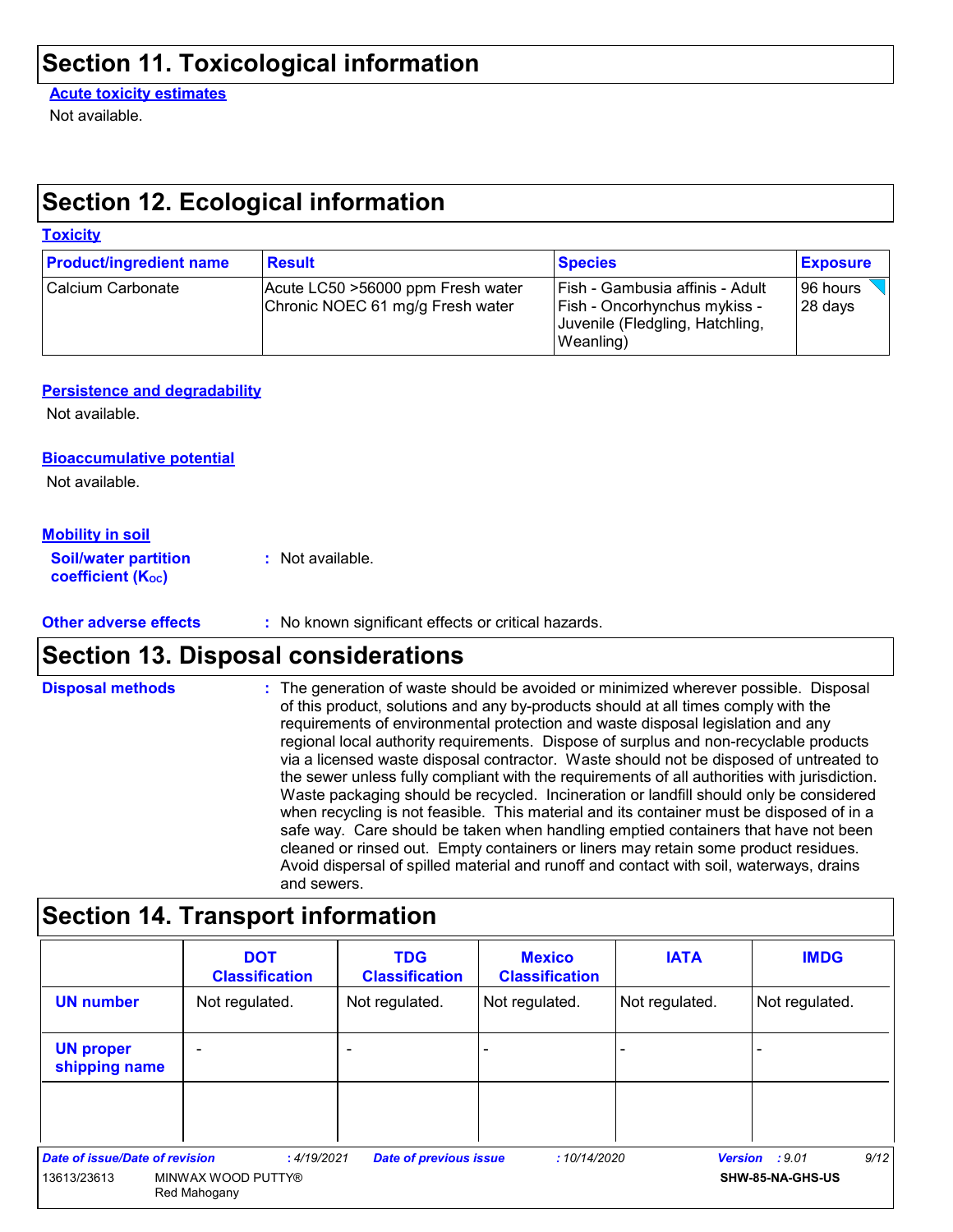| <b>Section 14. Transport information</b>                                    |     |                |                             |                                                                |                                                                                                                                                                                                                                                                                                                                                                                                                                                                                                                                                                                                                   |     |
|-----------------------------------------------------------------------------|-----|----------------|-----------------------------|----------------------------------------------------------------|-------------------------------------------------------------------------------------------------------------------------------------------------------------------------------------------------------------------------------------------------------------------------------------------------------------------------------------------------------------------------------------------------------------------------------------------------------------------------------------------------------------------------------------------------------------------------------------------------------------------|-----|
| <b>Transport</b><br>hazard class(es)                                        |     |                |                             |                                                                |                                                                                                                                                                                                                                                                                                                                                                                                                                                                                                                                                                                                                   |     |
| <b>Packing group</b>                                                        |     |                |                             |                                                                |                                                                                                                                                                                                                                                                                                                                                                                                                                                                                                                                                                                                                   |     |
| <b>Environmental</b><br>hazards                                             | No. |                | No.                         | No.                                                            | No.                                                                                                                                                                                                                                                                                                                                                                                                                                                                                                                                                                                                               | No. |
| <b>Additional</b><br><b>information</b>                                     |     |                |                             |                                                                |                                                                                                                                                                                                                                                                                                                                                                                                                                                                                                                                                                                                                   |     |
| <b>Special precautions for user :</b><br><b>Transport in bulk according</b> | ÷.  | Not available. |                             | substances and on all actions in case of emergency situations. | Multi-modal shipping descriptions are provided for informational purposes and do not<br>consider container sizes. The presence of a shipping description for a particular<br>mode of transport (sea, air, etc.), does not indicate that the product is packaged<br>suitably for that mode of transport. All packaging must be reviewed for suitability<br>prior to shipment, and compliance with the applicable regulations is the sole<br>responsibility of the person offering the product for transport. People loading and<br>unloading dangerous goods must be trained on all of the risks deriving from the |     |
| to <b>IMO</b> instruments                                                   |     |                | <b>Proper shipping name</b> | : Not available.                                               |                                                                                                                                                                                                                                                                                                                                                                                                                                                                                                                                                                                                                   |     |

### **Section 15. Regulatory information**

#### **SARA 313**

SARA 313 (40 CFR 372.45) supplier notification can be found on the Environmental Data Sheet.

#### **California Prop. 65**

WARNING: This product contains chemicals known to the State of California to cause cancer and birth defects or other reproductive harm.

#### **International regulations**

| <b>International lists</b> | Australia inventory (AIIC): Not determined.                  |
|----------------------------|--------------------------------------------------------------|
|                            |                                                              |
|                            | China inventory (IECSC): Not determined.                     |
|                            | Japan inventory (CSCL): Not determined.                      |
|                            | Japan inventory (ISHL): Not determined.                      |
|                            | Korea inventory (KECI): Not determined.                      |
|                            | New Zealand Inventory of Chemicals (NZIoC): Not determined.  |
|                            | Philippines inventory (PICCS): Not determined.               |
|                            | Taiwan Chemical Substances Inventory (TCSI): Not determined. |
|                            | Thailand inventory: Not determined.                          |
|                            | Turkey inventory: Not determined.                            |
|                            | Vietnam inventory: Not determined.                           |
|                            |                                                              |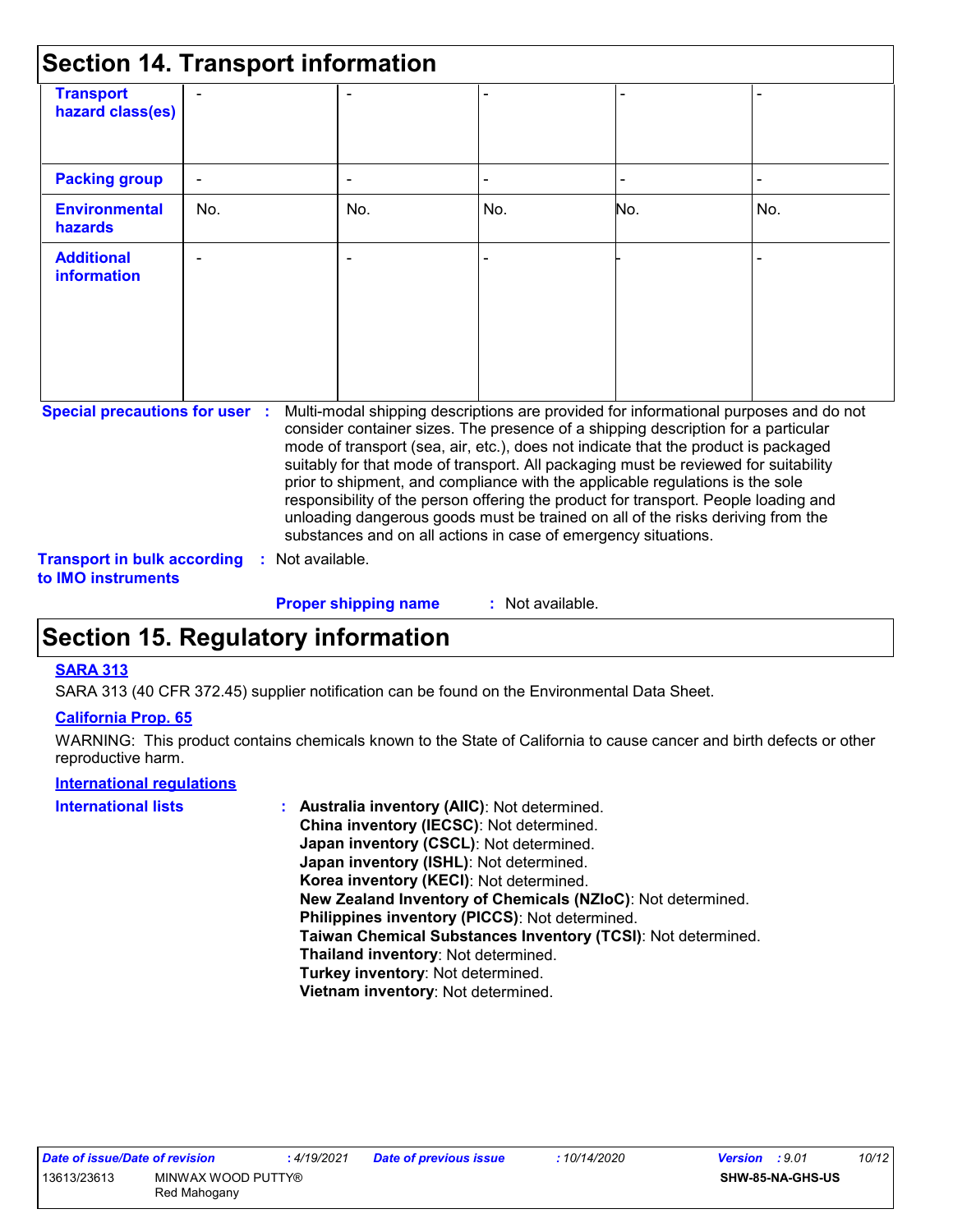### **Section 16. Other information**

**Hazardous Material Information System (U.S.A.)**



**The customer is responsible for determining the PPE code for this material. For more information on HMIS® Personal Protective Equipment (PPE) codes, consult the HMIS® Implementation Manual.**

**Caution: HMIS® ratings are based on a 0-4 rating scale, with 0 representing minimal hazards or risks, and 4 representing significant hazards or risks. Although HMIS® ratings and the associated label are not required on SDSs or products leaving a facility under 29 CFR 1910.1200, the preparer may choose to provide them. HMIS® ratings are to be used with a fully implemented HMIS® program. HMIS® is a registered trademark and service mark of the American Coatings Association, Inc.**

**Procedure used to derive the classification**

|                                                                 | <b>Justification</b><br>Calculation method                                                                                                                                                                                                                                                                                                                                                                                                                                                                                                                                                                                   |  |  |  |  |  |
|-----------------------------------------------------------------|------------------------------------------------------------------------------------------------------------------------------------------------------------------------------------------------------------------------------------------------------------------------------------------------------------------------------------------------------------------------------------------------------------------------------------------------------------------------------------------------------------------------------------------------------------------------------------------------------------------------------|--|--|--|--|--|
| SPECIFIC TARGET ORGAN TOXICITY (REPEATED EXPOSURE) - Category 1 |                                                                                                                                                                                                                                                                                                                                                                                                                                                                                                                                                                                                                              |  |  |  |  |  |
| <b>History</b>                                                  |                                                                                                                                                                                                                                                                                                                                                                                                                                                                                                                                                                                                                              |  |  |  |  |  |
| <b>Date of printing</b>                                         | : 4/19/2021                                                                                                                                                                                                                                                                                                                                                                                                                                                                                                                                                                                                                  |  |  |  |  |  |
| Date of issue/Date of<br>revision                               | : 4/19/2021                                                                                                                                                                                                                                                                                                                                                                                                                                                                                                                                                                                                                  |  |  |  |  |  |
| Date of previous issue                                          | : 10/14/2020                                                                                                                                                                                                                                                                                                                                                                                                                                                                                                                                                                                                                 |  |  |  |  |  |
| <b>Version</b>                                                  | : 9.01                                                                                                                                                                                                                                                                                                                                                                                                                                                                                                                                                                                                                       |  |  |  |  |  |
| <b>Key to abbreviations</b>                                     | $\therefore$ ATE = Acute Toxicity Estimate<br><b>BCF</b> = Bioconcentration Factor<br>GHS = Globally Harmonized System of Classification and Labelling of Chemicals<br>IATA = International Air Transport Association<br>IBC = Intermediate Bulk Container<br><b>IMDG = International Maritime Dangerous Goods</b><br>LogPow = logarithm of the octanol/water partition coefficient<br>MARPOL = International Convention for the Prevention of Pollution From Ships, 1973<br>as modified by the Protocol of 1978. ("Marpol" = marine pollution)<br>$N/A = Not available$<br>SGG = Segregation Group<br>$UN = United Nations$ |  |  |  |  |  |

**Indicates information that has changed from previously issued version.**

#### **Notice to reader**

**It is recommended that each customer or recipient of this Safety Data Sheet (SDS) study it carefully and consult resources, as necessary or appropriate, to become aware of and understand the data contained in this SDS and any hazards associated with the product. This information is provided in good faith and believed to be accurate as of the effective date herein. However, no warranty, express or implied, is given. The information presented here applies only to the product as shipped. The addition of any material can change the composition, hazards and risks of the product. Products shall not be repackaged, modified, or tinted except as specifically instructed by the manufacturer, including but not limited to the incorporation of products not specified by the manufacturer, or the use or addition of products in proportions not specified by the manufacturer. Regulatory requirements are subject to change and may differ between various locations and jurisdictions. The customer/buyer/user is responsible to ensure that his activities comply with all country, federal, state, provincial or local laws. The conditions for use of the product are not under the control of the manufacturer; the customer/buyer/user is responsible to determine the conditions necessary for the safe use of this product. The customer/buyer/user should not use the product for any purpose other than the purpose shown in the applicable section of this SDS without first referring to the supplier and obtaining written handling instructions. Due to the proliferation of sources for information such as manufacturer-specific SDS, the manufacturer cannot be responsible for SDSs** 

| Date of issue/Date of revision |                                    | 4/19/2021 | <b>Date of previous issue</b> | : 10/14/2020 | <b>Version</b> : 9.01   |  | 11/12 |
|--------------------------------|------------------------------------|-----------|-------------------------------|--------------|-------------------------|--|-------|
| 13613/23613                    | MINWAX WOOD PUTTY®<br>Red Mahogany |           |                               |              | <b>SHW-85-NA-GHS-US</b> |  |       |